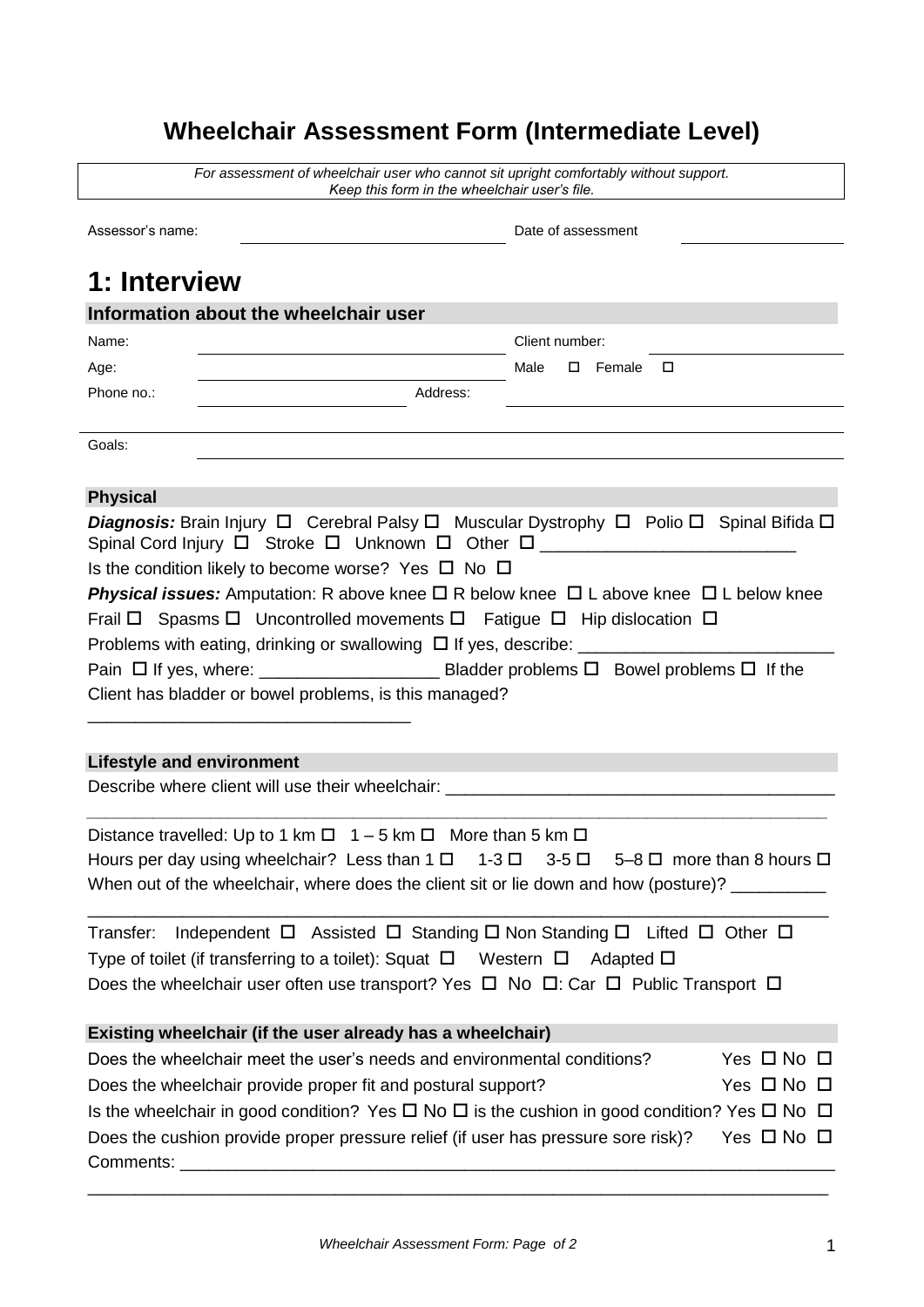*If yes to all questions, the user may not need a new wheelchair. If no to any of these questions, the user needs a different wheelchair or cushion; or the existing wheelchair or cushion needs repair or modifications.*

#### **2: Physical Assessment (transfer to therapy bed)**

**Presence, risk or history of pressure sores**

| $\bullet$ = existing pressure sore |       |           | $III =$ does not feel $O =$ previous pressure sore | Can feel normally?                                     | Yes | Nο |  |
|------------------------------------|-------|-----------|----------------------------------------------------|--------------------------------------------------------|-----|----|--|
|                                    | R     | R         |                                                    | Previous pressure sore?                                | Yes | Nο |  |
|                                    |       |           |                                                    | Current pressure sore?                                 | Yes | NΟ |  |
|                                    |       |           |                                                    | If yes, is it an open sore<br>$(\text{stage } 1 - 4)?$ | Yes |    |  |
|                                    |       |           |                                                    | Duration and cause:                                    |     |    |  |
| Left<br>.                          | Front | Back<br>. | Right                                              |                                                        |     |    |  |

Is this person **at risk\*** of a pressure sore? *\*A person who cannot feel or has 3 or more risk factors is at risk. Risk factors: cannot move, moisture, poor posture, previous / current pressure sore, poor diet, ageing, under or over weight.* Yes  $\Box$  No  $\Box$ 

#### **Method of pushing**

How will the wheelchair user push their wheelchair? Both arms  $\Box$  Left arm  $\Box$  Right arm  $\Box$ Both legs  $\Box$  Left leg  $\Box$  Right leg  $\Box$  Pushed by a helper  $\Box$ 

Describe or draw sitting posture: *Check if pelvis is level and hip flexion range in lying*

#### **Sitting posture without support Pelvis and hip posture screening**

| Check if pelvis is level and hip flexion range in lying |
|---------------------------------------------------------|
| Can pelvis be levelled? Yes $\Box$ No $\Box$            |
| Hip flexion neutral for sitting:                        |
| Right: Yes $\Box$ No $\Box$ Angle:                      |
| Left: Yes $\Box$ No $\Box$ Angle: _                     |

*If pelvis is not level or hips cannot bend to neutral for sitting – accommodate with temporary support.*

#### **Hand simulation: Support needed to sit upright / close to upright as is comfortable**

| For each body part: If neutral posture is possible with hand support, tick yes. If not, describe final posture<br>with hand support and describe the support that is provided by hands. |        |     |                |                                                                      |
|-----------------------------------------------------------------------------------------------------------------------------------------------------------------------------------------|--------|-----|----------------|----------------------------------------------------------------------|
| Part                                                                                                                                                                                    | Yes    | No. | Final posture: | Support/accommodation provided with hands:                           |
| <b>Pelvis</b>                                                                                                                                                                           | □      | □   |                | Side $\Box$ Back $\Box$ Front $\Box$ If un-level - L $\Box$ R $\Box$ |
| Trunk                                                                                                                                                                                   | $\Box$ | □   |                | Side $\Box$ Front $\Box$ Back $\Box$ Tilt $\Box$                     |
| Arms                                                                                                                                                                                    | $\Box$ | □   |                | Yes □<br>No □                                                        |
| Head                                                                                                                                                                                    | □      | □   |                | Base of skull $\Box$ Sides $\Box$                                    |
| L Hip                                                                                                                                                                                   | $\Box$ | □   |                | Accommodation $\square$                                              |
| R Hip                                                                                                                                                                                   | □      | □   |                | Accommodation $\Box$                                                 |
| <b>Thighs</b>                                                                                                                                                                           | □      | □   |                | Outside $L \Box R \Box$<br>Inside $L \Box R \Box$                    |
| L lower<br>leg                                                                                                                                                                          | □      | □   |                | Lower leg (knee) $\Box$ Foot $\Box$                                  |
| R lower                                                                                                                                                                                 | □      | □   |                | Lower leg (knee) $\Box$ Foot $\Box$                                  |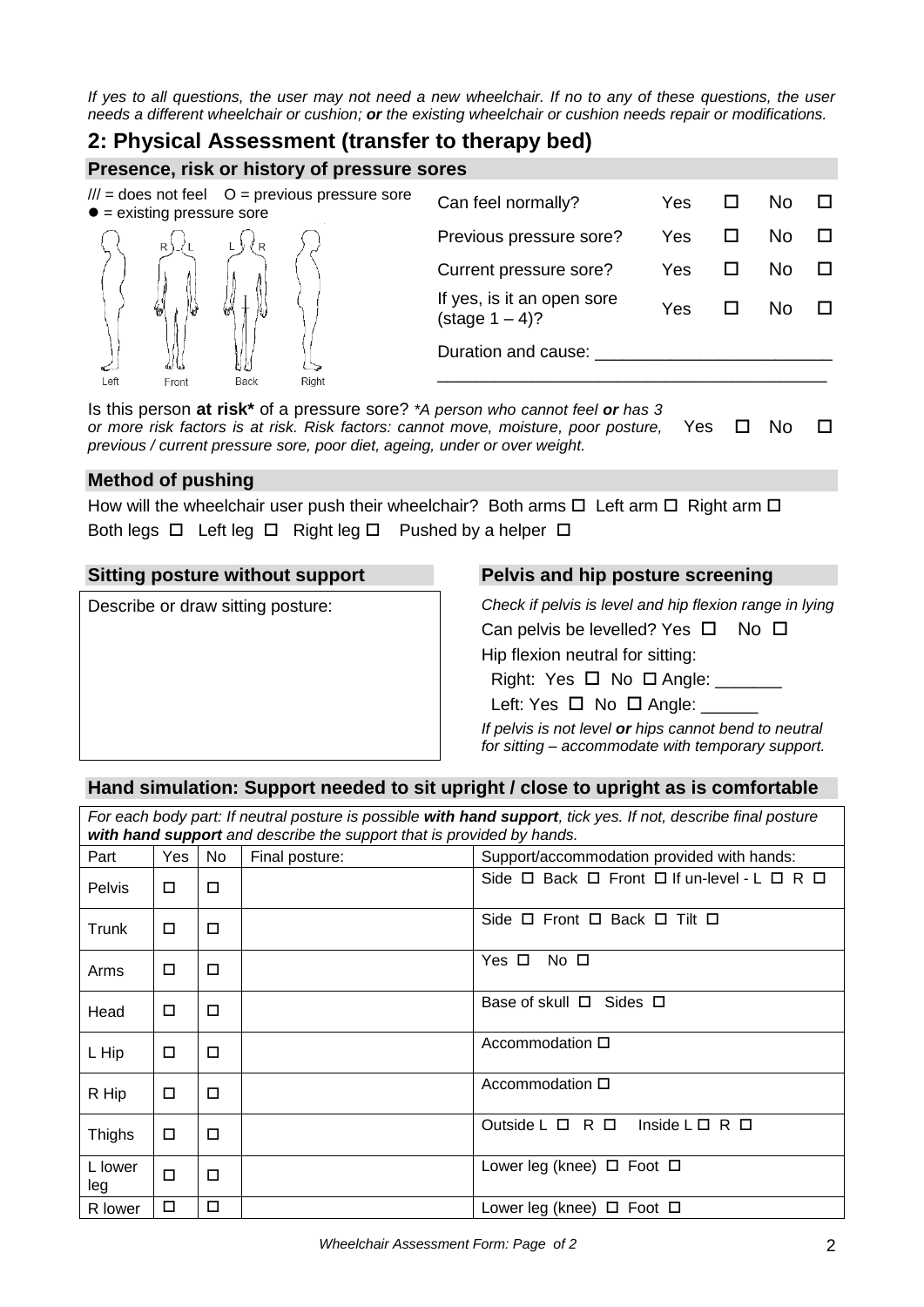Complete intermediate prescription and measurement form

## **Wheelchair Prescription and Measurement Form (Intermediate Level)**

## **1. Wheelchair user Information**

Wheelchair user's name: Version of the Client number:

Date of assessment: Date of fitting:

Practitioner's / Assessor's name:

#### **2. Measurements**



|   | <b>Body Measurement</b>                 |   | mm | <b>Component</b>                                      |  |
|---|-----------------------------------------|---|----|-------------------------------------------------------|--|
|   | Seat width, depth and footplate height  |   |    |                                                       |  |
| A | Hip width                               |   |    | Seat width; pelvis side pads                          |  |
| B | Back of pelvis to back of               |   |    |                                                       |  |
|   | knee                                    | R |    | Seat depth                                            |  |
| C |                                         |   |    |                                                       |  |
|   | Calf length                             | R |    | Footplate height (or seat height for foot propelling) |  |
|   | <b>Backrest height</b>                  |   |    |                                                       |  |
| D | Seat to bottom of shoulder blade        |   |    | Standard backrest                                     |  |
| Е | Seat to bottom of rib cage              |   |    | Medium backrest                                       |  |
| F | Seat to top of shoulder                 |   |    | High backrest                                         |  |
|   | Modifications and / or postural support |   |    |                                                       |  |
| G | Trunk width                             |   |    | Side trunk supports or wedges                         |  |
| H |                                         |   |    |                                                       |  |
|   | Seat to armpit (axcila)                 | R |    | Side trunk supports                                   |  |
|   | Seat to top of pelvis                   |   |    | Rear pelvis pad, side pelvis pads                     |  |
| J | Distance between knees                  |   |    | Width of knee separator pad (abductor)                |  |
| K | Seat to base of skull                   |   |    | Mid-position of head rest (check at fitting)          |  |
|   | Back of pelvis to seat bones            |   |    | Location of pre seat bone shelf                       |  |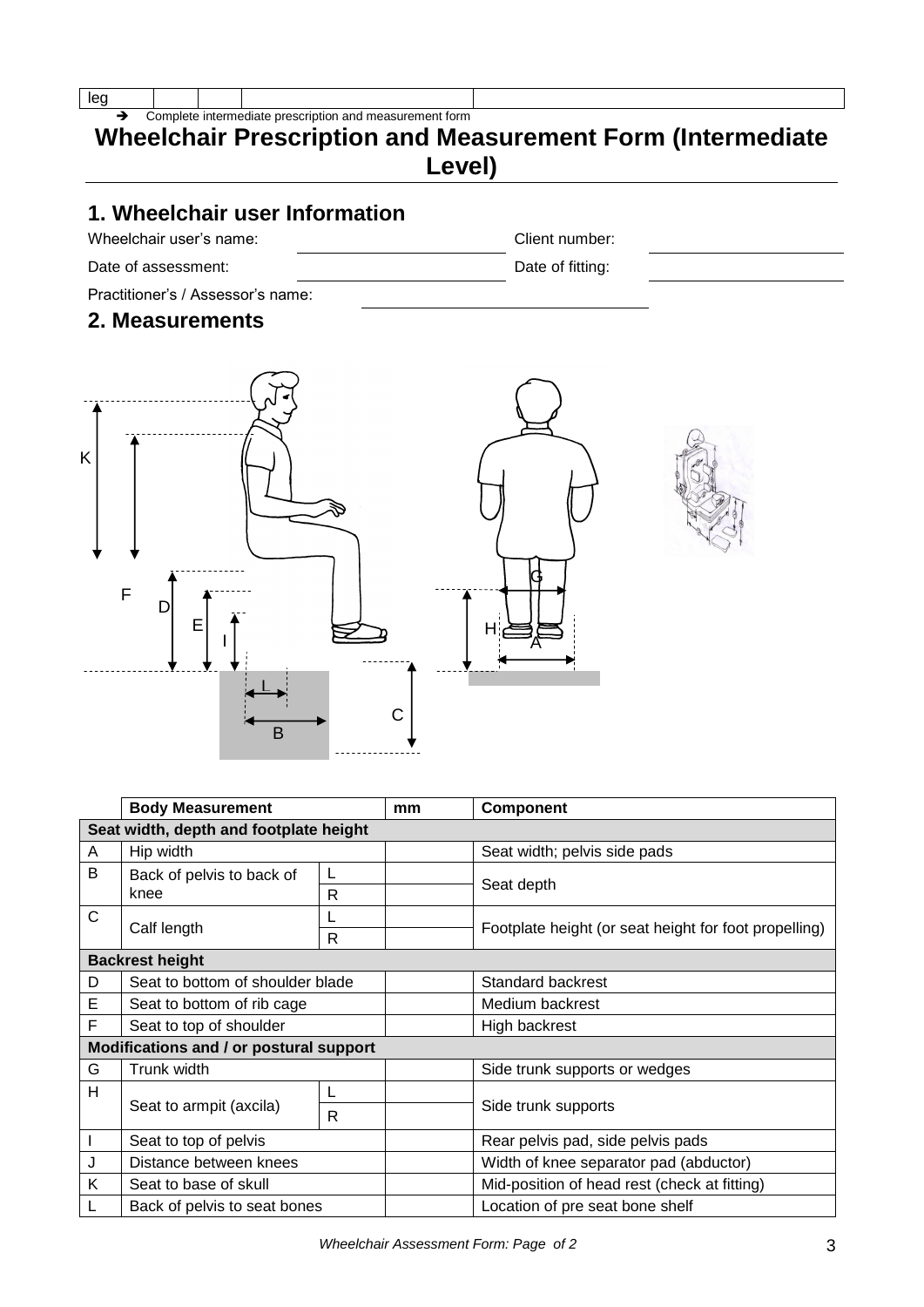| Φ |  |  |
|---|--|--|
|   |  |  |

# **3. Type of wheelchair and size selected**

| Type of wheelchair | Size (seat width and depth) |
|--------------------|-----------------------------|
| Type A:            |                             |
| Type B:            |                             |
| Type C:            |                             |

Does the wheelchair require modifications or additional PSDs? Yes  $\Box$  No  $\Box$ 

#### **Description:**

| Frame:              | Folding           |  | Fixed / rigid | Frame length              |  |
|---------------------|-------------------|--|---------------|---------------------------|--|
| Backrest:           | Slung / canvas    |  | Solid         | <b>Tension Adjustable</b> |  |
| Seat:               | Slung / canvas    |  |               | <b>Tension Adjustable</b> |  |
| Cushion:            | No cushion        |  | Flat foam     | Foam Contoured            |  |
| Footrest:           | Swing away        |  | Fixed         | Other:                    |  |
| Castor wheel:       |                   |  | Diameter:     |                           |  |
|                     |                   |  | Width:        |                           |  |
| Rear wheel:         | Pneumatic         |  | Diameter:     | Push rims                 |  |
|                     | Solid             |  | Width:        | Adjustable axle           |  |
|                     | Solid inner tube: |  |               | Removable                 |  |
| Brake:              | Short lever       |  | Long lever    | Other:                    |  |
| Arm-rest:           | Curved            |  | Square        | Other:                    |  |
| Push handles:       | Push handles      |  |               |                           |  |
| Extra parts / PSDs: | Lap strap         |  | Calf strap    | Shoulder harness          |  |
|                     | Foot straps       |  | Anti-tip bars | Trunk side pads           |  |
|                     | Tray              |  | Head rest     | Pelvis side pads          |  |
|                     | Other:            |  |               |                           |  |

#### **Measurements, adjustment options and range of adjustment:**

|                    | Measurement (if the<br>wheelchair is available in | Is this<br>adjustable? |           | Range of adjustment<br>(adjustment range that is |
|--------------------|---------------------------------------------------|------------------------|-----------|--------------------------------------------------|
|                    | different sizes list all sizes)                   | Yes                    | <b>No</b> | possible for this chair).                        |
| Seat width         |                                                   |                        |           |                                                  |
| Seat depth         |                                                   |                        |           |                                                  |
| Seat height        |                                                   |                        |           |                                                  |
| Backrest height    |                                                   |                        |           |                                                  |
| Backrest angle     |                                                   |                        |           |                                                  |
| Footplate height   |                                                   |                        |           |                                                  |
| Footplate angle    |                                                   |                        |           |                                                  |
| Push handle height |                                                   |                        |           |                                                  |
| Frame length       |                                                   |                        |           |                                                  |
| Wheel base length  |                                                   |                        |           |                                                  |

## **4. Type of cushion selected**

| Size (seat width and depth)<br><b>Type of cushion</b> |
|-------------------------------------------------------|
|-------------------------------------------------------|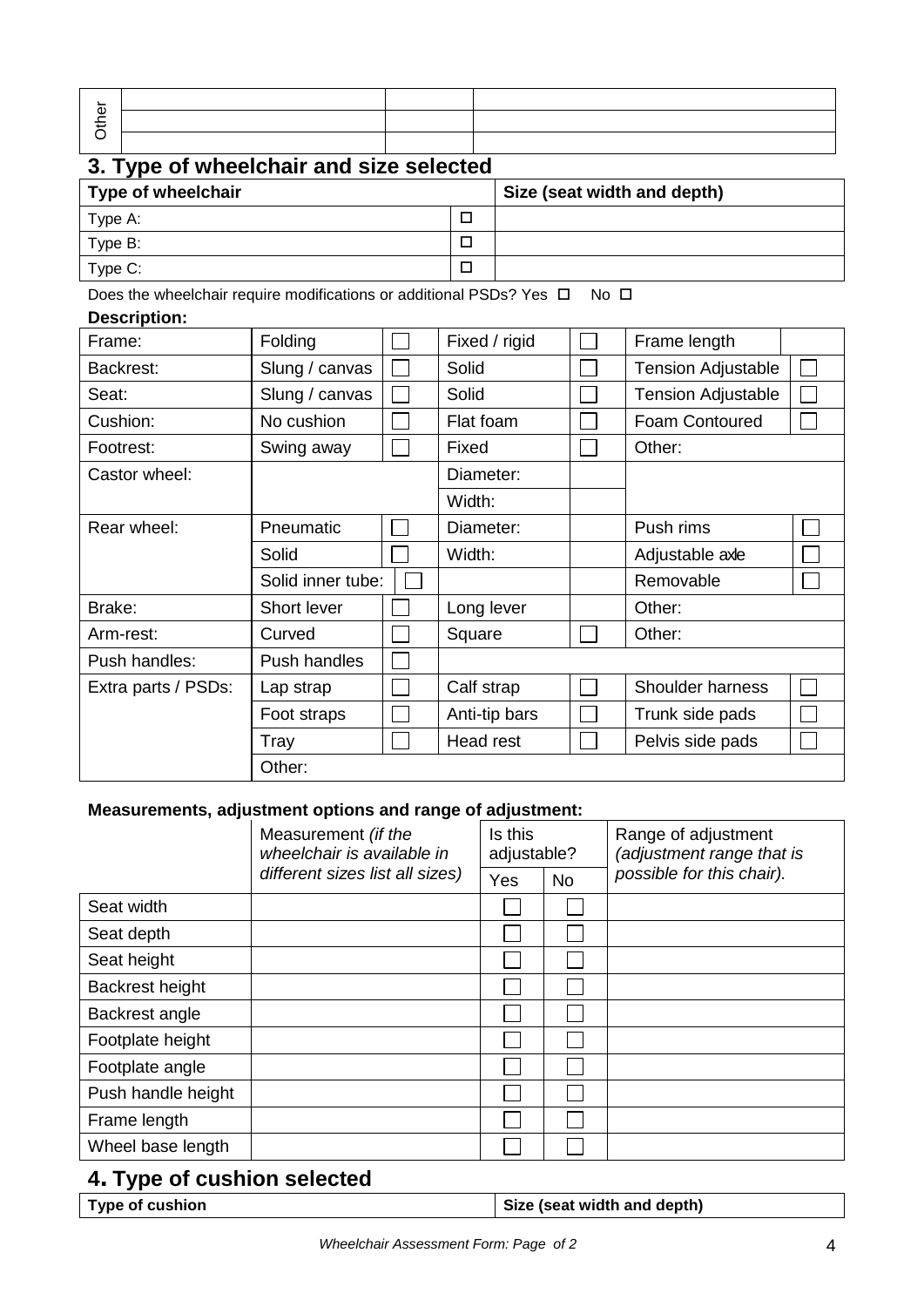| Pressure relief cushion |  |
|-------------------------|--|
| Other cushion           |  |

Does the cushion require modifications? Yes  $\Box$  No  $\Box$ 

#### **5. Postural supports or modifications required**

*Refer to the PSD and Modifications overview table. Make a sketch on a separate page with measurements to help communicate what is needed to whoever will prepare the wheelchair and PSDs.*

| Pelvis     |  |
|------------|--|
| Trunk      |  |
| Arms       |  |
| Head       |  |
| Hips       |  |
| Thighs     |  |
| Lower legs |  |
| Feet       |  |
| Other      |  |



#### **6. Agreement**

Signature of wheelchair user:

Signature of assessor:

Signature of wheelchair service manager: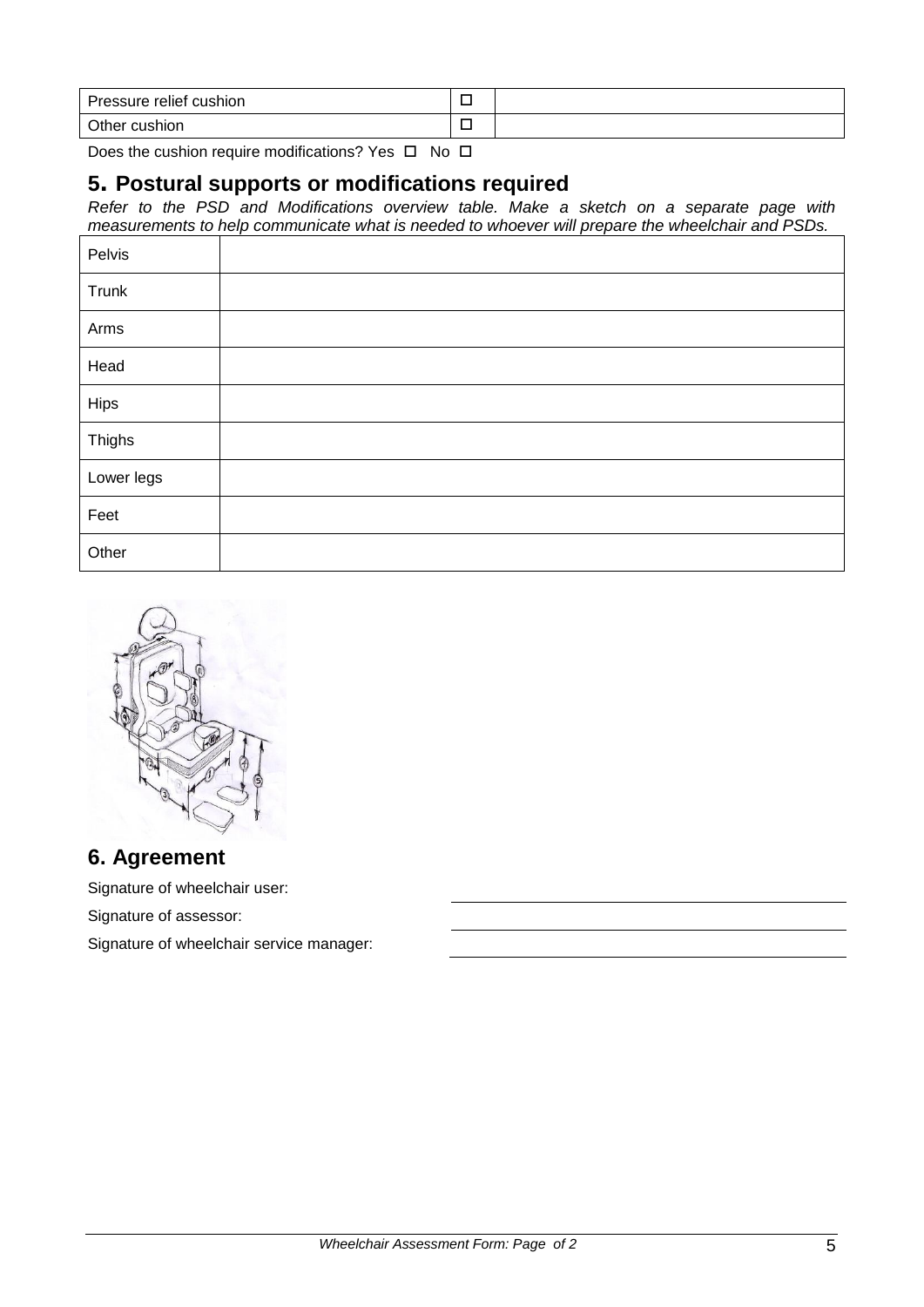### Postural support devices or modifications: overview

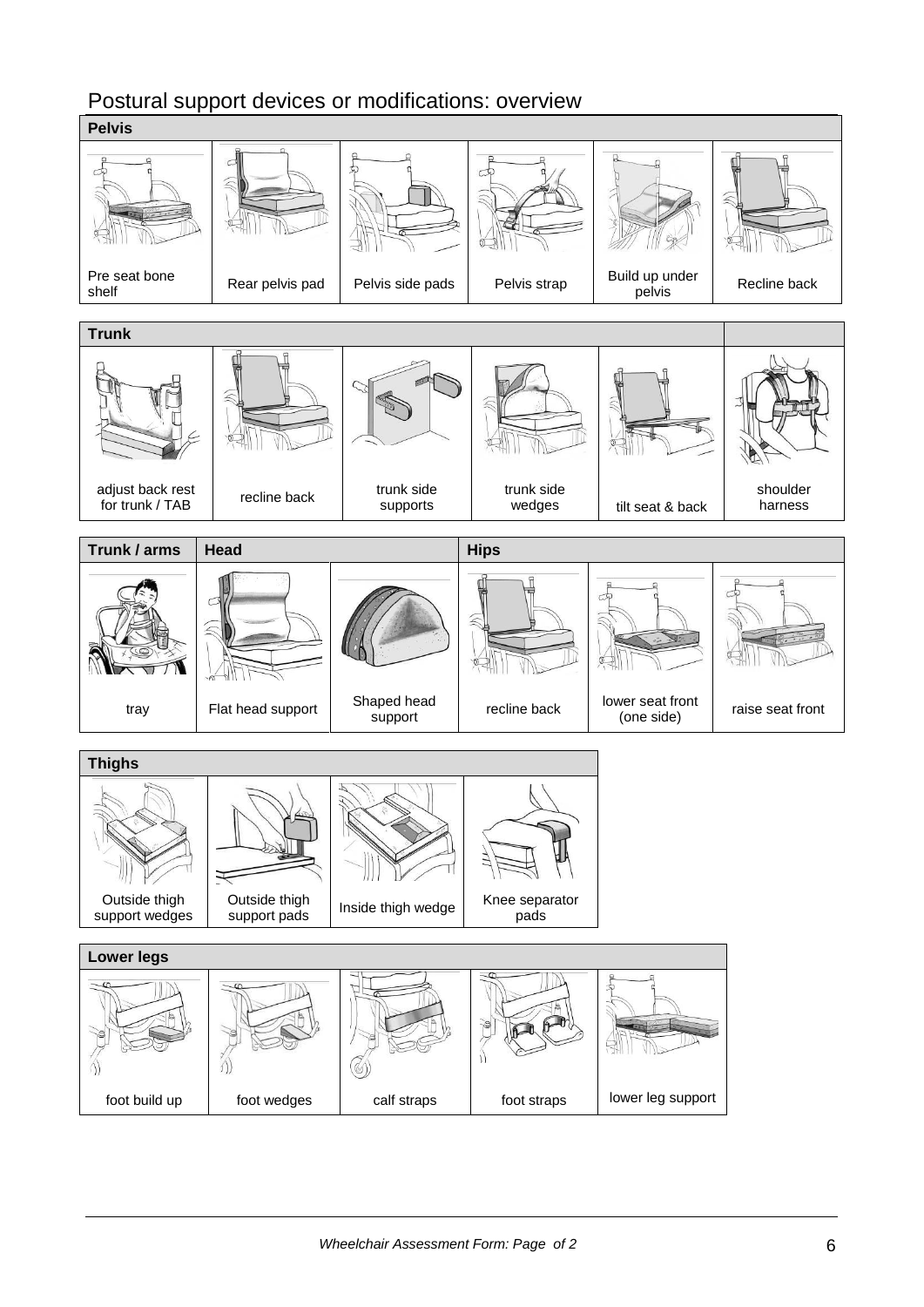# **Wheelchair fitting checklist**

## **1. Is the wheelchair ready?**

Has the wheelchair been checked to make sure it is safe to use and all parts are working?  $\Box$ 

## **2. Check wheelchair and postural supports fit**

| <b>Wheelchair width:</b>     |                                                                                                                              |  |              |
|------------------------------|------------------------------------------------------------------------------------------------------------------------------|--|--------------|
| $\circ$                      | Hips fit comfortably between arm rests or side pelvis pads                                                                   |  |              |
| $\circ$                      | Trunk fits comfortably between back posts or trunk side supports                                                             |  |              |
| $\circ$                      | Thighs fit comfortably between the arm rests, mud / skirt guards or side                                                     |  |              |
|                              | pelvis pads                                                                                                                  |  |              |
| Seat depth:                  |                                                                                                                              |  | a ka         |
| O                            | Two fingers gap between the back of each knee and the seat / cushion.                                                        |  |              |
|                              |                                                                                                                              |  |              |
|                              |                                                                                                                              |  |              |
|                              |                                                                                                                              |  |              |
|                              | Pelvis:                                                                                                                      |  |              |
| $\circ$                      | Pre seat bone shelf sits just in front of the seat bones (feel)                                                              |  |              |
| $\circ$                      | Rear pelvis pad provides support at the PSIS                                                                                 |  |              |
| $\circ$                      | Pelvis side pads fit snugly and are not located over the hip joint                                                           |  |              |
| $\circ$                      | Lap strap can be tightened firmly; does not pinch skin                                                                       |  |              |
|                              | Trunk:                                                                                                                       |  | $\mathbf{I}$ |
| $\circ$                      | Side trunk supports do not place any pressure into the armpit. At least 5 cm<br>between armpit and top of side trunk support |  |              |
| $\circ$                      | Shoulder harness can be done up comfortably; does not pinch skin                                                             |  |              |
| $\circ$                      | Tray supports the length of the forearm and elbows and does not push on<br>stomach                                           |  |              |
| $\circ$                      | Check backrest height and tilt when assessing posture (step 3)                                                               |  |              |
| <b>Head support:</b>         |                                                                                                                              |  |              |
| $\circ$                      | Head support height: Provides support at the base of the wheelchair user's<br>skull                                          |  |              |
| O                            | Supports the head in a balanced and upright posture.                                                                         |  |              |
|                              |                                                                                                                              |  |              |
|                              | Thighs:<br>There is no high pressure on side thigh pads or knee separator pads                                               |  |              |
| $\circ$                      | Knee separator pads at least four fingers away from the groin area                                                           |  |              |
| $\circ$                      |                                                                                                                              |  |              |
|                              |                                                                                                                              |  |              |
| Footplate and foot supports: |                                                                                                                              |  |              |
| $\circ$                      | Foot plate height: Check feet supported flat on the footplates (if possible) and<br>thigh supported on the cushion           |  |              |
| $\circ$                      | Foot straps can be done up firmly without pinching                                                                           |  |              |
| $\circ$                      | Calf straps and heel straps supporting calf and feet as intended                                                             |  |              |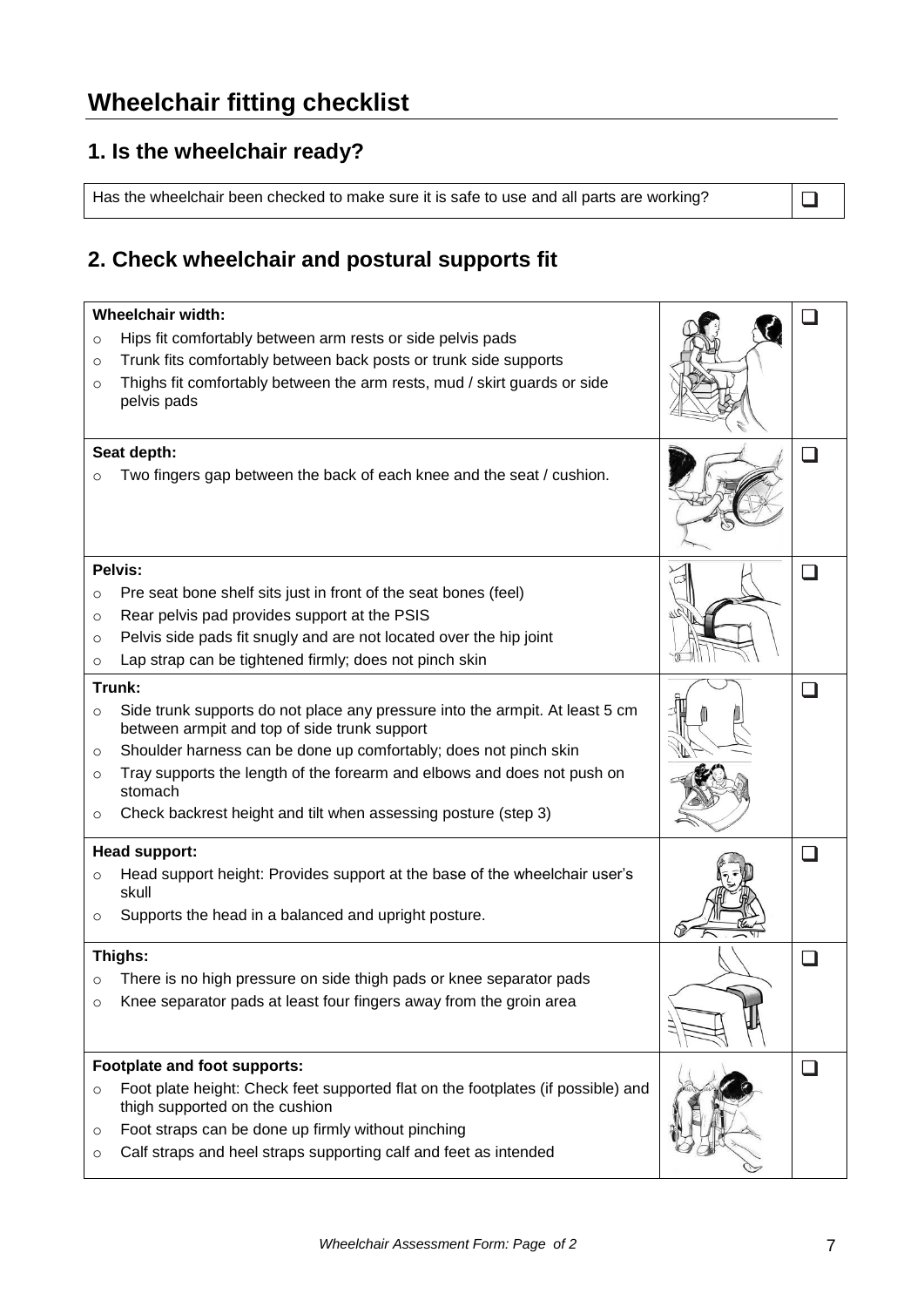## **3. Check posture**

| Is the wheelchair user sitting as upright as possible or comfortable for them? Check from front and<br>side: |                                                                                           |  |
|--------------------------------------------------------------------------------------------------------------|-------------------------------------------------------------------------------------------|--|
| $\circ$                                                                                                      | Is their pelvis upright and level $-$ or as close to this as is comfortable for the user  |  |
| $\circ$                                                                                                      | Is the trunk upright and symmetrical – or as close to this as is comfortable for the user |  |
| $\circ$                                                                                                      | Is the head balanced and upright (as much as possible)                                    |  |
| O                                                                                                            | Are legs and feet supported as close to neutral as possible.                              |  |
| Check that all PSDs are providing support as intended. In particular check:                                  |                                                                                           |  |
| $\circ$                                                                                                      | Backrest height, recline (if used) and contours                                           |  |
| O                                                                                                            | Tilt                                                                                      |  |
| $\circ$                                                                                                      | Side pelvis and side trunk supports                                                       |  |
| $\circ$                                                                                                      | Thigh and lower leg supports                                                              |  |
|                                                                                                              | Check posture again after 15 minutes to see if there has been any change                  |  |

## **4. Check pressure**

| Do the pressure finger test under both seat bones Is the pressure safe on both sides?                                         |  |  |
|-------------------------------------------------------------------------------------------------------------------------------|--|--|
| Place your finger between the wheelchair user's body and each postural support. Include pads and<br>straps.                   |  |  |
| Does the postural support make even contact with the body? Is the pressure safe?                                              |  |  |
| Level one = safe: Finger tips can wriggle up and down 5mm or more.                                                            |  |  |
| Level two = warning: Finger tips cannot wriggle, but can easily slide out.                                                    |  |  |
| Level 3 = unsafe: Finger tips are squeezed firmly. It is difficult to slide fingers out.                                      |  |  |
| If the wheelchair user has any particularly bony prominences, bulges or bumps – check there is no<br>pressure on these areas. |  |  |

## **5. Check fit while the wheelchair is moving**

| Does the backrest allow the wheelchair user freedom to move their shoulders to push?                                                                   |  |
|--------------------------------------------------------------------------------------------------------------------------------------------------------|--|
| Does movement of the chair or the action of pushing cause the wheelchair user to change their<br>posture or feel uncomfortable or unstable in any way? |  |
| Hand propelling: Is the rear wheel position correct for the user to push as well as they can?                                                          |  |
| Foot propelling: Is the seat height and depth correct for the user to push with their leg / s?                                                         |  |
| Do the posture supports allow for unrestricted and safe wheelchair mobility?                                                                           |  |
| $\mathcal{C}$ $\mathcal{A}$ $\mathcal{A}$ $\mathcal{A}$ $\mathcal{A}$                                                                                  |  |

#### **6. Action?**

Is there any further action necessary? Write any actions in the wheelchair user's file.  $\Box$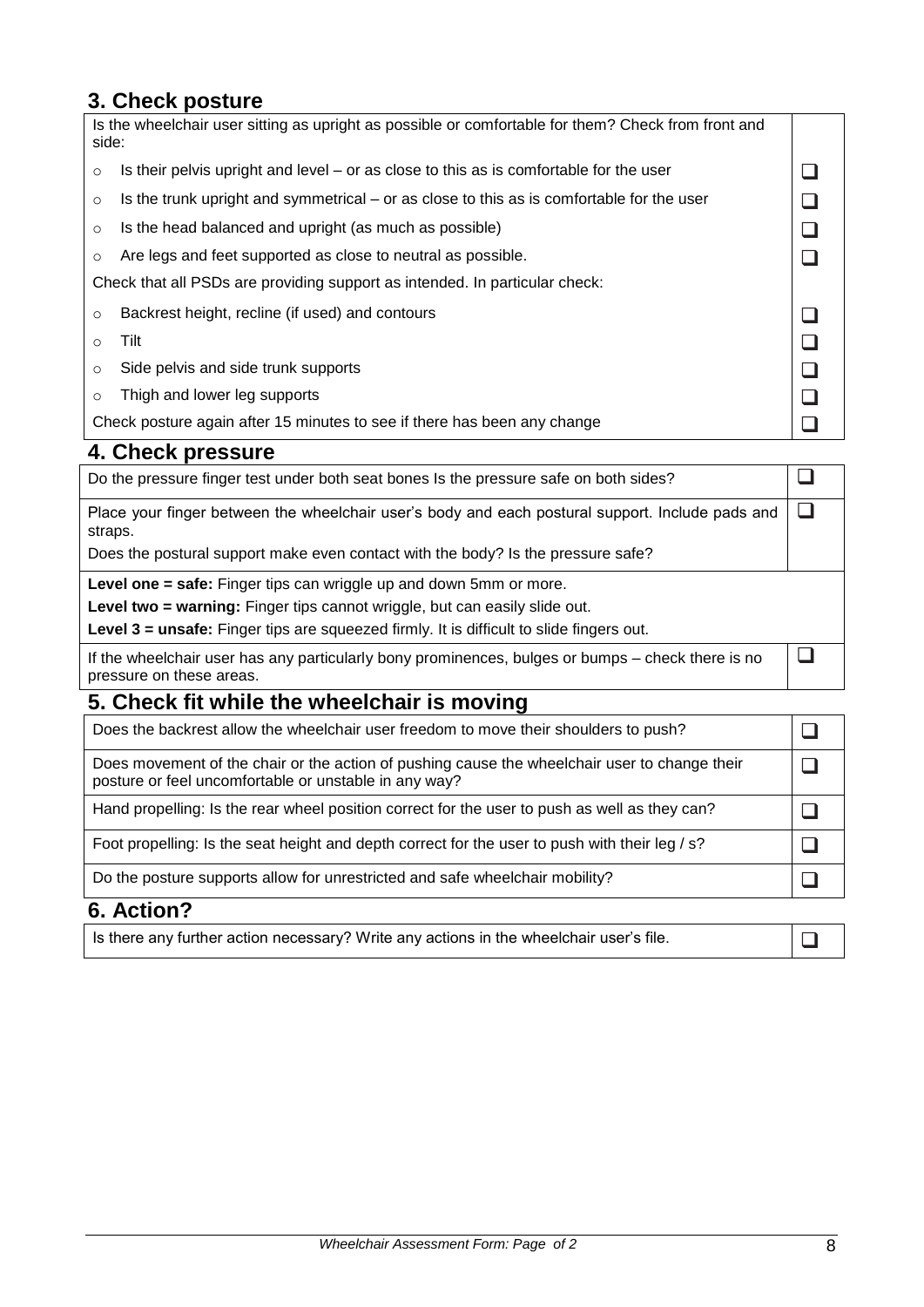# Checklist: Is the Wheelchair Safe and Ready to Use?

| <b>Whole wheelchair including PSDs</b>                                                |        |  |  |
|---------------------------------------------------------------------------------------|--------|--|--|
| There are no sharp edges                                                              | $\Box$ |  |  |
| No parts are damaged or scratched                                                     | $\Box$ |  |  |
| The wheelchair travels in a straight line                                             | $\Box$ |  |  |
| <b>Front castor wheels</b>                                                            |        |  |  |
| Spin freely                                                                           | $\Box$ |  |  |
| Spin without touching the fork                                                        | $\Box$ |  |  |
| Bolts are tight                                                                       | $\Box$ |  |  |
| <b>Front castor barrels</b>                                                           |        |  |  |
| Castor fork spins freely                                                              | $\Box$ |  |  |
| <b>Rear wheels</b>                                                                    |        |  |  |
| Spin freely                                                                           | $\Box$ |  |  |
| Axle bolts are tight                                                                  | $\Box$ |  |  |
| Tyres inflated correctly (with thumb pressure, wheel can be depressed less than 5 mm) | $\Box$ |  |  |
| Push rims are secure                                                                  | $\Box$ |  |  |
| <b>Brakes</b>                                                                         |        |  |  |
| Function properly                                                                     | $\Box$ |  |  |
| <b>Footrest</b>                                                                       |        |  |  |
| Footrest is securely attached                                                         | $\Box$ |  |  |
| <b>Frame</b>                                                                          |        |  |  |
| For a folding wheelchair - the wheelchair folds and un-folds easily                   | ❏      |  |  |
| For a wheelchair with fold down backrest - the backrest folds and un-folds easily     | ❏      |  |  |
| <b>Cushion</b>                                                                        |        |  |  |
| The cushion is in the cover correctly                                                 | ❏      |  |  |
| The cushion is sitting on the wheelchair correctly                                    | ❏      |  |  |
| The cushion cover fabric is tight but not too tight                                   | ◻      |  |  |
| If the wheelchair has a solid seat: the cushion fully covers the solid seat           | ❏      |  |  |